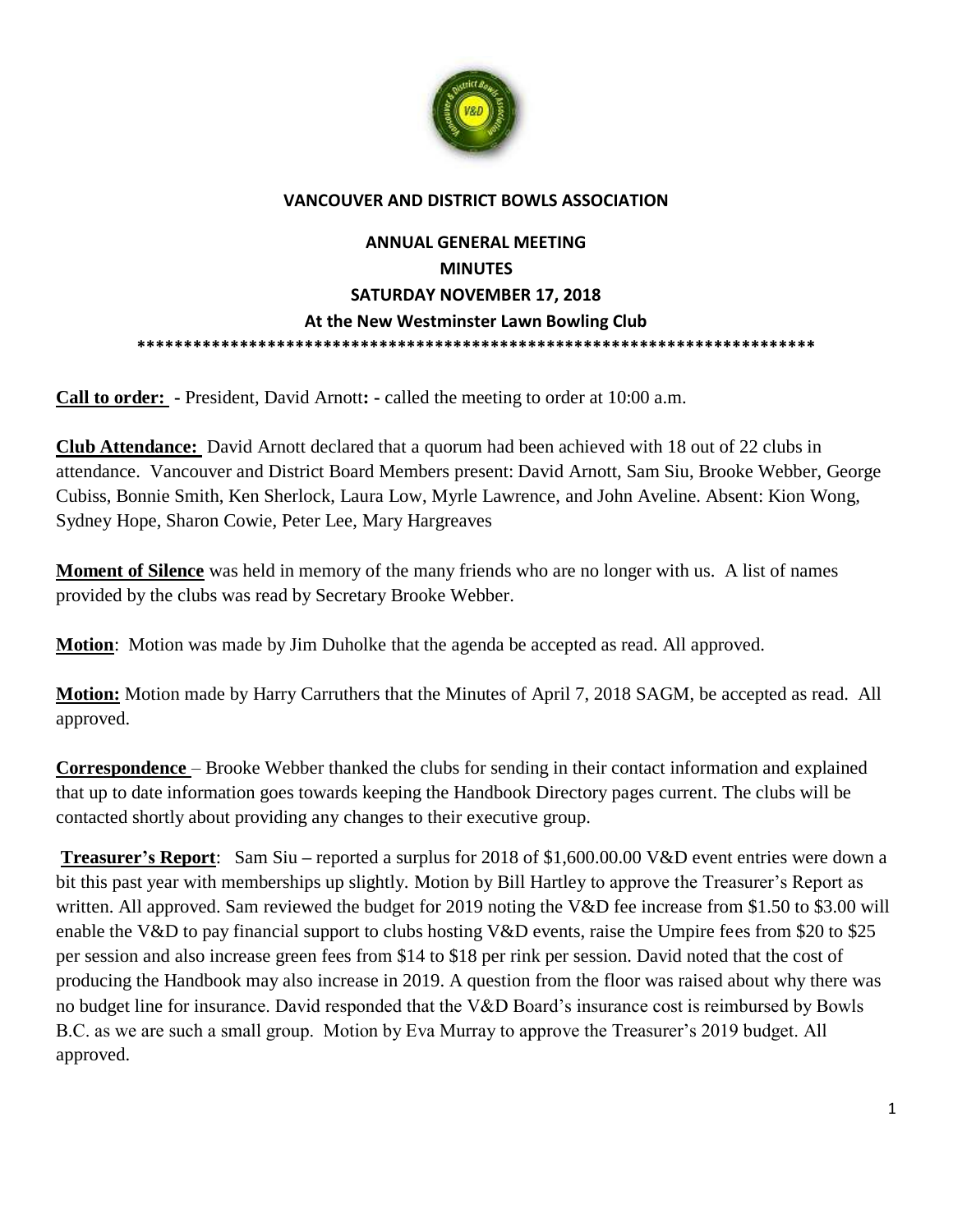## **Reports and Updates:**

**Presiden**t – David Arnott thanked his fellow Board members for their hard work over the past bowling season. David also recognized the club volunteers who put in so much time and effort to not only support and host V&D events but their own club tournaments as well.

Highlights of the 2018 season were noted as follows:

- V&D Bowling members:  $2016 2,246$  2017–2,217 2018 2,305 so this past year we saw an increase of 88 members.
- Club's which had membership increases of between 14 and 23+ were Coquitlam, Granville Park, Richmond, Stanley Park, West Point Grey, White Rock and West Van.
- V&D competition registrations were also showing an increase this year: 2016-559 2017-586 2018-587
- Interclub competition registrations were down this year which might be attributable to the travelling distance and related traffic. As well, the tournament schedules were jammed packed.
- New Societies Act: New V&D Constitution/ Bylaws. The V&D filed theirs on Jan. 7 2018.
- Insurance for V&D Directors –V&D board members were not covered by Directors and Officers insurance for V&D events hosted by local clubs. We have now obtained the same D&OL coverage as club insurance and are described by BBC/Sport B.C. as 'Tournament Planners'. The \$350.00 cost is reimbursed by BBC due to the minimal number of V&D Board Executives and Directors.
- 2019 Handbook the glossy paper used for the 2018 Handbook will hopefully also be used for the 2019 edition but this will naturally depend on cost. Again in 2019 the Handbook will not be posted on the website due to privacy concerns.
- Looking ahead to 2019 We anticipate some big scheduling challenges as North Van will not be able to host any events as they are losing their two greens in 2019. We will be looking for other clubs to step forward and help out with hosting events.

**Handbook** – Kion Wong (absent) reported that "..he was pleased with the improved quality of the 2018 Handbook which was due in part to the heavy grade paper used by the printer – which also did not cost extra." Despite losing an advertisement usually placed in the Handbook (Perky Bowls) Ken Sherlock reported that we gained a new advertiser with Bowls USA/US Open. He hopes that they renew their ad space in 2019. Ken encouraged clubs to continue placing ads and supporting the Handbook.

**V&D Events/Women's BC Week** – Sydney Hope (absent) reported: "Most V&D tournaments held their own except for some of the newer ones. (Intermediate and Senior Mixed) The Novice tournament for both Men and Women was well attended this year after a dismal showing last year. (50 entries - 30 Men 20 Women). It was promoted by the coaches and it made a huge difference.

Thank you, West Van, for allowing us to use your greens for the Novice Women for two nights when you were also running the Provincial Senior Triples during the day. It has been suggested to improve entries for the V&D Novice and Intermediate Tournaments that a sheet be included with the packages that are sent out with the V&D handbook. I will make sure that this is part of the package so that coaches can inform new bowlers of any tournaments outside their club that they can compete in at their level. There were problems with rules for some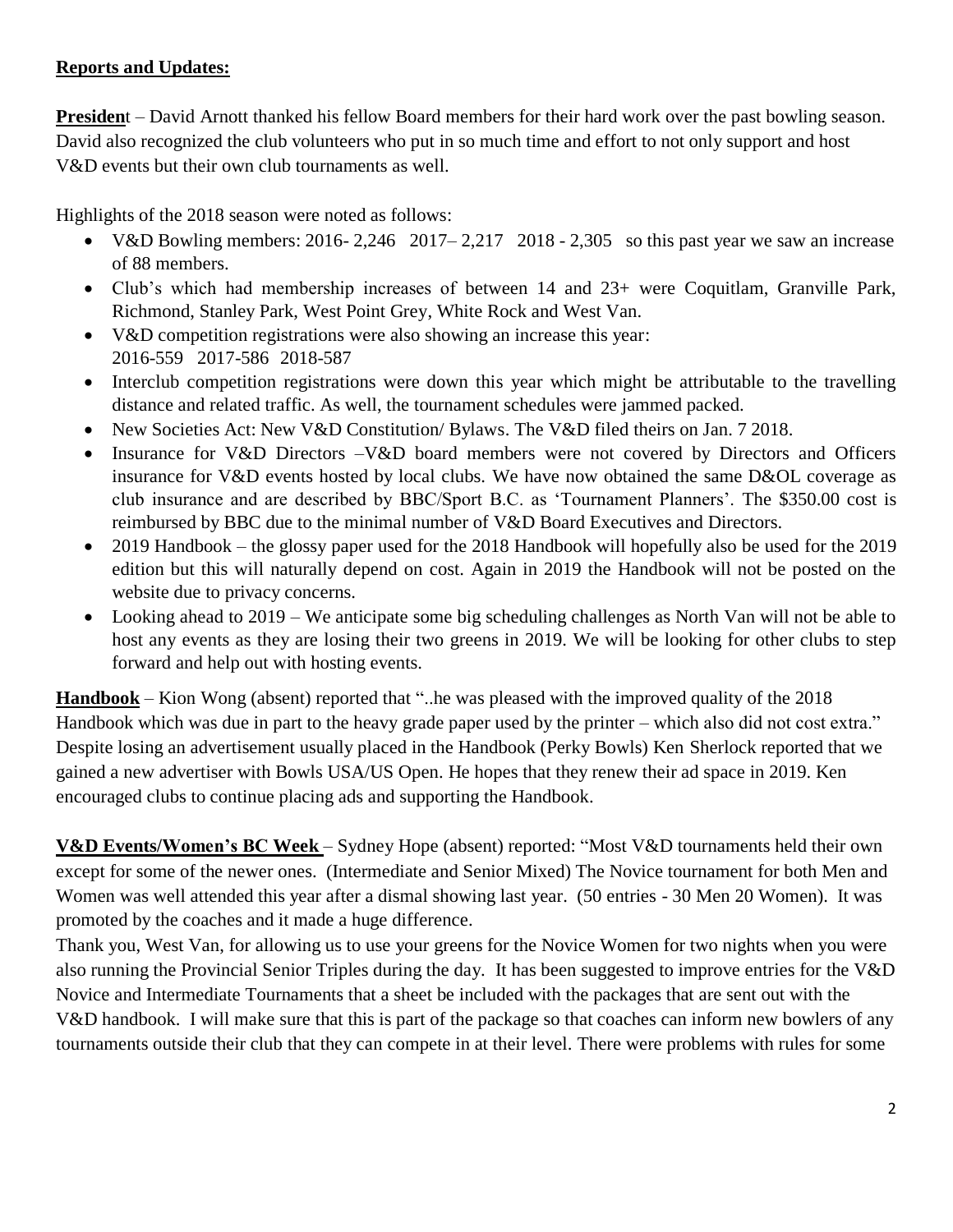tournaments particularly, the Novice and Intermediate. We will be discussing this at our next board meeting and make changes in the handbook so that new conveners have a full understanding of the format.

North Van will not be hosting any V&D or Provincial tournaments in 2019 because they are not sure of the time line regarding the construction of their new artificial greens and clubhouse. Without their involvement it will be more challenging to put a schedule together. I am hoping that Clubs, if asked, will offer their greens this year for some of the tournaments that NV has done in the past.

Thank you, West Point Grey, for hosting BC Women's Week. It was well attended, but we will be looking for another venue because it is a lot of work for a club that has a small membership.

2019 will be here before we know it and I look forward to another successful year with the V&D."

**Men's B.C. Week** – Peter Lee (absent) reports: "Same as last year, we had good weather throughout the week which all the bowlers enjoyed very much. The entries for all events increased a bit and we had: 22 teams in Aussie Pairs, 24 teams in Pairs, 22 teams in Triples

We had another successful year as we attracted some good bowlers from US and Hong Kong to share the fun with our players. One of them even won two titles. I hope more and more good bowlers from overseas will join us next year.

Lastly, once again many thanks to Peter Cheong and all the volunteers from Granville Park Lawn Bowling club who contributed their efforts and made the event so enjoyable.

**President Cup** – David Arnott thanked the Granville Park Lawn Bowling Club for hosting this event once again. Great volunteers and another fabulous lunch. David confirmed he will be the convenor for 2019.

**Women's Pennant League** – Sharon Cowie (absent) reported "This year we had 14 teams from 7 clubs entered in the league. Unfortunately this is a decrease from previous years and created a bye for everyone. On the first night of play we had all the Ladies teams' play at New Westminster as we had a coffee and cake (baked by our own Myrle Lawrence) get together before the game. This was a nice way for everyone to meet each other.

The finals were also held at New Westminster and the results were  $1<sup>st</sup>$  place – Richmond B (Vivien Chan, Zoe Chan and Lisa Cheung), 2<sup>nd</sup> place Richmond C (Rainbow Lung, Anita Lee and Gigi Chan), 3<sup>rd</sup> place Richmond A (Fanny Yeung, Alice Lam and Jody Yeh) and 4<sup>th</sup> place North Vancouver C (Sydney Hope, Marilyn Rich and Marie Murray). The Men's Pennant League finals were also played so we had many spectators cheering on all the players. Thank you to the New Westminster Bowling Club for the use of their greens.

A big thank you to all the teams that entered and hope to see you all back next year and hopefully some more teams will join us on the greens."

**Men's Pennant League** – George Cubiss reported **"**There are twenty seven (27) teams entered this year. The two extra clubs were Stanley Park and Vancouver LBC which is a step in the right direction. All games results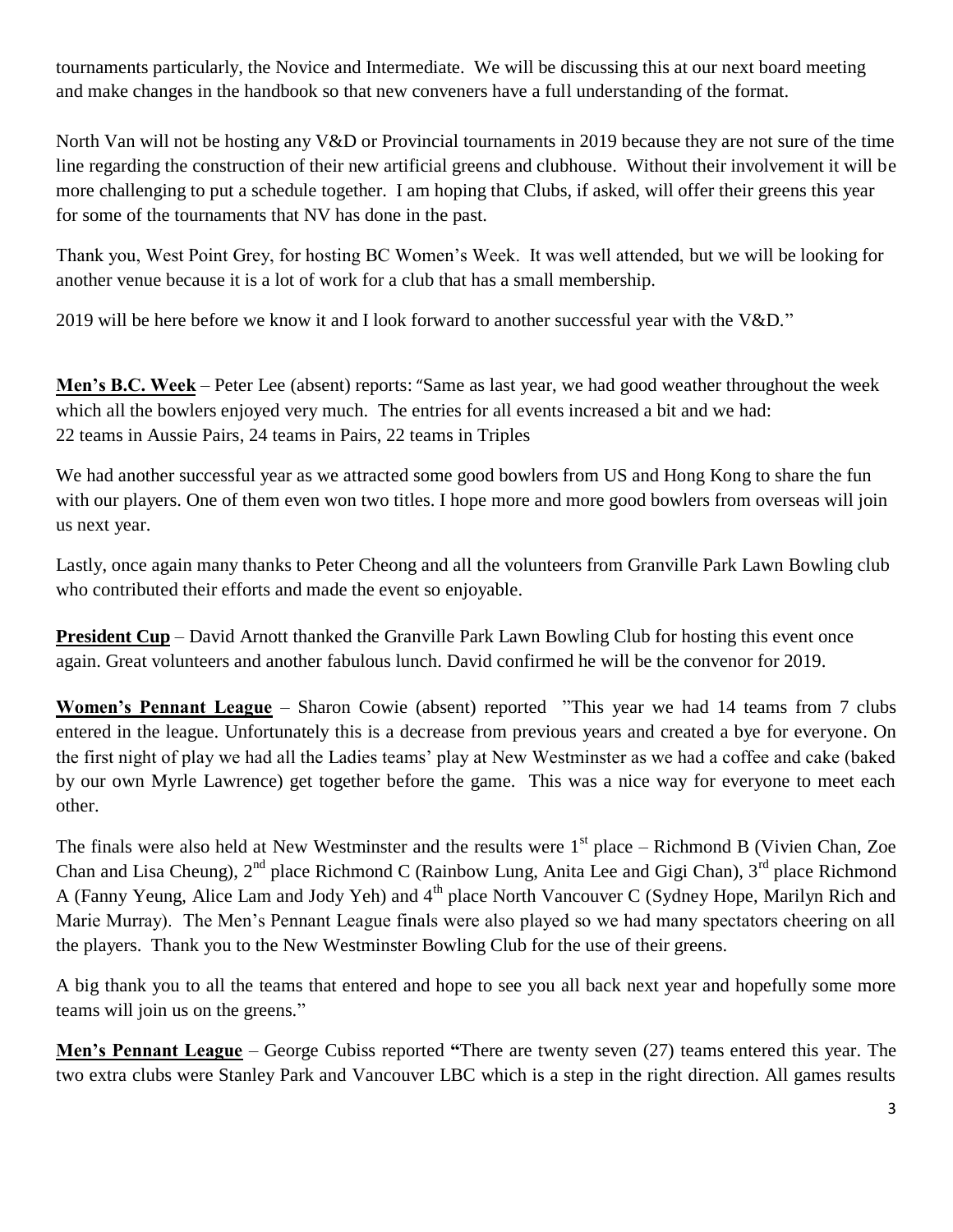are being forwarded quickly allowing me to get the standing out to the players. Thank you to Bonnie and Robert Ascroft for the postings on the website.

Unfortunately two teams have been penalised for failing to follow the Conditions of Play re Substitutes but now they know."

**Junior's Program** – Mary Hargreaves (absent until Dec.'18) reported in October: "I don't have any major comments on the juniors at the moment; Emma who is now playing as an under 25 is leaving this Wednesday with Pricilla to play with the ten member Canadian team to play in California and that is really exciting for them."

*David noted that Priscilla Westlake, due to time constraints, resigned from the V&D Board earlier this year. Mary will continue to represent the Junior program on the Board.*

**Top Ten Competition** – Kion Wong (absent) reported "There were 13 teams representing 10 clubs and that North Van was the new winner this year with Maple Ridge as runner up."

**Rules Committee & Umpires** – George Cubiss' report "Umpires: In May I held a Level 1 Umpire Training Course at New Westminster Lawn Bowling Club for six (6) candidates. As a result Wayne Hogg of Chilliwack LBC, Daniel Wai and Stephen Yung from Richmond LBC and Michael Leong from Granville Park have passed the course and are now Level 1 Umpires.

In July I held two Marker Training Courses and as a result New Westminster now has 15 new Markers and Ladner Lawn Bowling Club has 10 new Markers. The feed-back from players for these markers which Marked at the Provincial Singles and the Junior Singles was very rewarding.

Marker Training Courses, Rules Clinics and measuring clinics are available to all clubs. All they need to do is ask.

All Vancouver and District Events were covered by the umpires. The dress code by players was a vast improvement on the previous years.

On Presidents Day I presented Francis Lee from Granville Park LBC with a Certificate of Appreciation for twenty five (25) years of officiating. John Aveline has also completed the same number of years but unfortunately John was unable to attend Presidents Day so I have left the presentation of his Certificate to our trusted President who is also a member of Kerrisdale.

Thank you to all the Vancouver and District Board who put in many hours of work for all the players and clubs within the district. We are indeed very fortunate to have such dedicated people."

**Awards Day** – Laura Low reported "This year's Awards Day was again hosted by New Westminster Lawn Bowling Club, and I wish to thank the volunteers who worked in the kitchen, set-up the meeting room, and Ed Logan who arranged the set-up and take-down of the greens – without the help of all these volunteers it would have been impossible to host the event.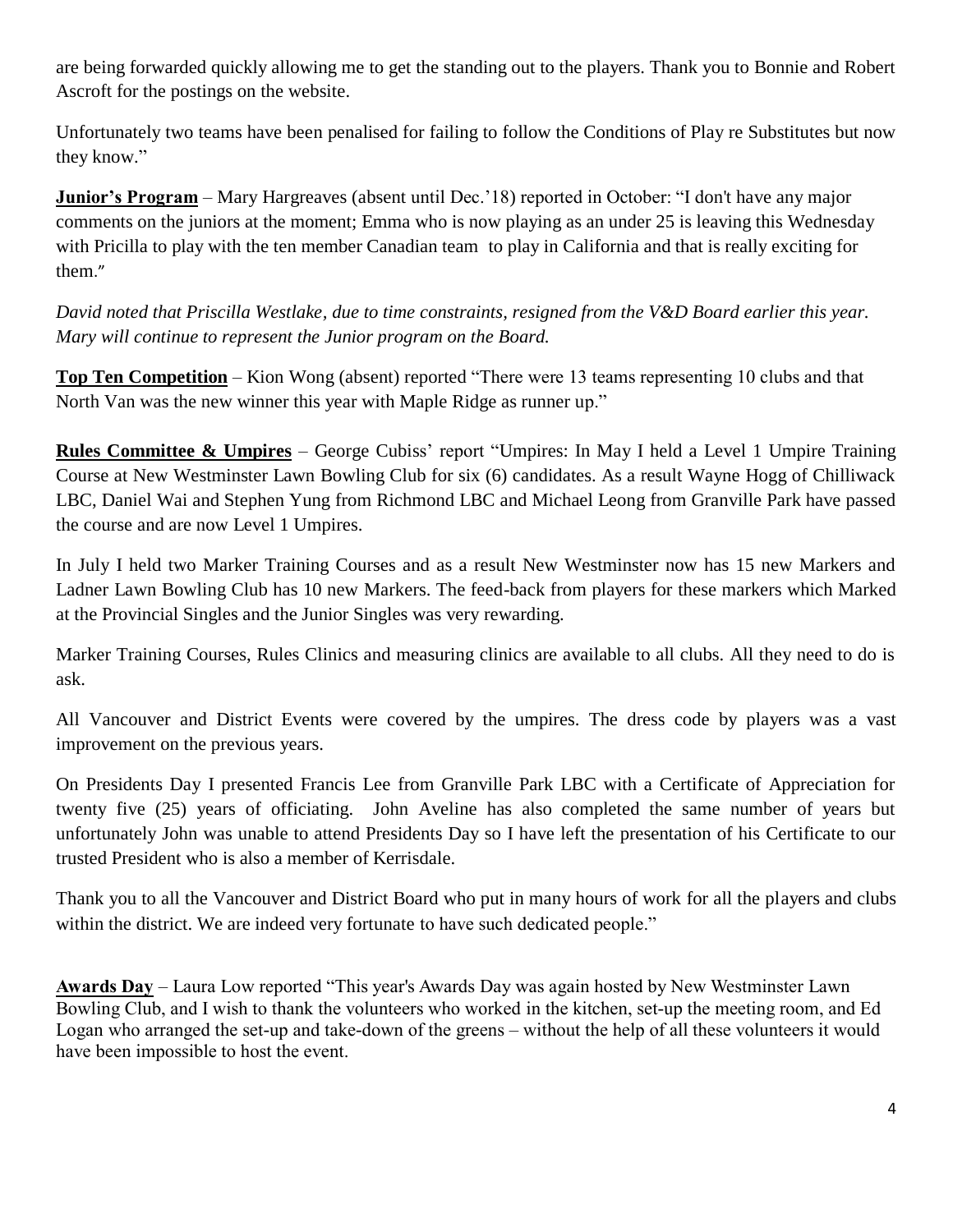My thanks to George Cubiss for organizing the umpires; there was, to my knowledge, no concerns this year.

There were 26 entries; the first game was started after discussions with Ed who is responsible for the greens; remarkably the weather improved considerably as the day progressed and the 3 x 12 end games were completed.

My thanks to Sam for organizing the prize money, and to Kion who assisted in the presentation of the 9 prizes (one third of the entries received a prize) and also handled the V & D events prize giving and trophy presentations.

Again, my sincere thanks to everyone who assisted in the hosting of this event."

Website – Bonnie Smith reported "The V&D Website (https://www.vndba.com) is updated each spring to get ready for the new season by moving all last year's competition information to the Past Winners Page and updating any forms and publications. Once all of the changes are made the focus is on the year's events and information. The updating of competition results has gone very well this year. Thank you to the conveners for sending the results and photos in a timely manner, Sam Siu for making sure I have the accurate results and Robert Ascroft for updating the Men's Pennant League results again this year. It's much appreciated.

The "count of visitors" from November 2017 to October 2018 was 5773 with July peaking at 1257 visits. The most popular pages, other than the Home page, are BC Week, Calendar, Forms and 2018 V&D Events. This website is for all the clubs in the Vancouver and District Bowls Association and the purpose is to keep the District Clubs up to date with the season's events and results. I welcome any suggestions and appreciate your support by providing competition updates and photos. Please keep them coming.

The V&D Board has decided to create a webpage on the website for just the Novice and Intermediate players. The last couple of years there have been a bigger effort on promoting the Novice competitions and we have seen an overwhelming response. We want to encourage them to continue entering more competitions. We are hoping this page will help simplify what competitions they can play in and what to expect. We are also hoping they will experience how much fun it is to compete against players of their own skill level, visit new clubs and make many new friends."

**Bowls B.C. & Bowls Canada Boulingrin** – Myrle Lawrence is the V&D Board representative with Bowls B.C. Harry Carruthers is the B.B.C. president and as he was present (as the North Van club rep) she deferred to Harry to provide an update.

- Harry noted that there is now a complete full Bowls B.C. Board although they lost a member just yesterday due to health and personal reasons. Myrle added that we were fortunate in that there are currently several V&D club members who are on the new Bowls B.C. executive.
- B.C. will be hosting the National Junior's and U25 in 2019 at clubs on Vancouver Island.
- Due to communication problems with club email addresses BBC is not confident their messages being sent to clubs are being received. They have still not had any response from some clubs re: membership info. BBC uses the contact information the V&D provides yet some clubs do not action the BBC messages.
- Some clubs have been asking for more score cards while others have stock piles of unused score cards. Harry said that BBC will go out to clubs asking how many scorecards they need for the coming year.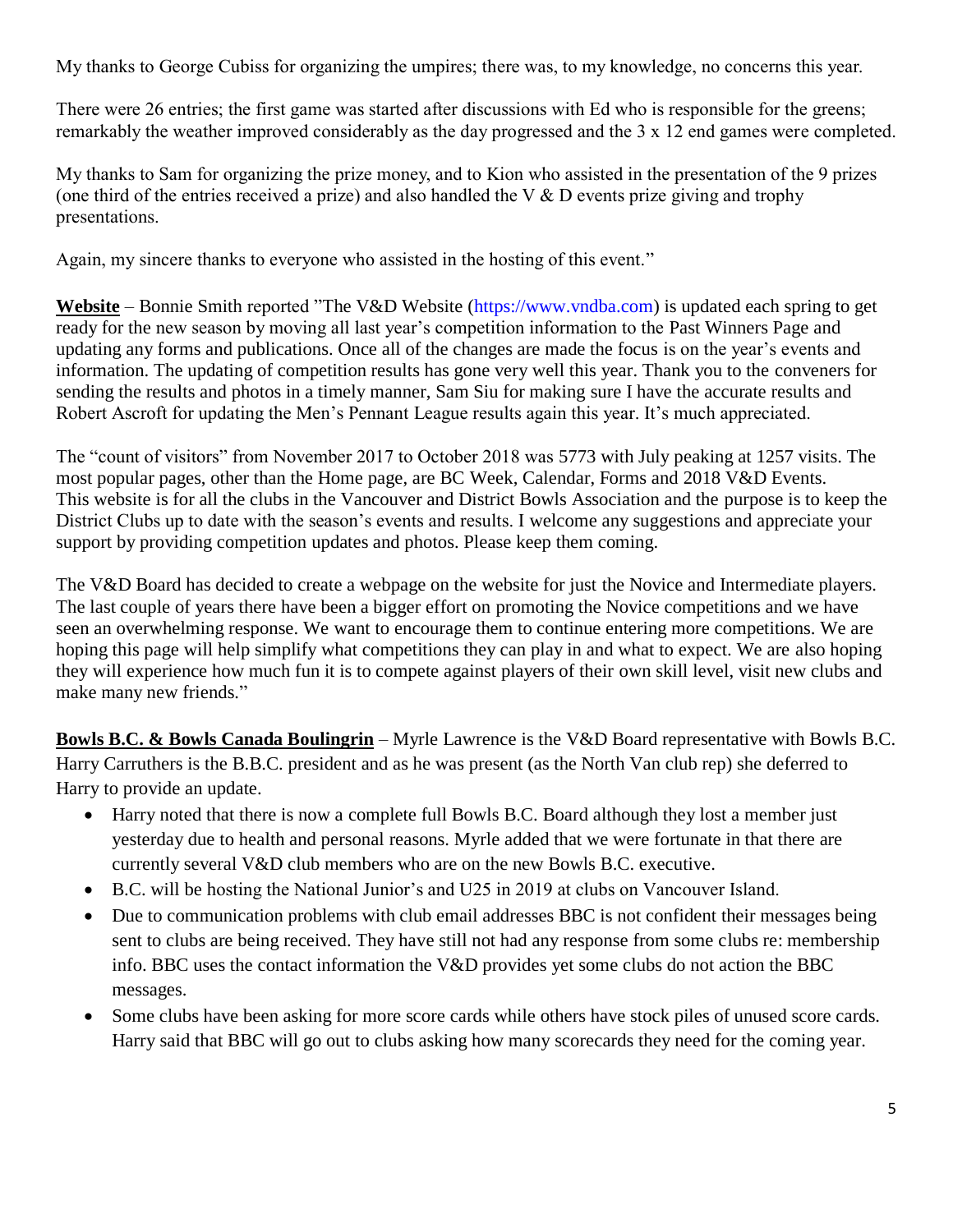- Harry commented on the BBC 'Volunteer of the Year' award program which he encouraged clubs to support.
- Banners were late last year due in part to the manufacturer's backlog. BBC pays 50% of the cost and a club would pay the other. The manufacturer said the cost will depend on the size of the order that BBC submits so Harry couldn't say how much they will be.
- Bowls Canada Boulingrin had recently notified BBC of a \$3.00 per member fee increase. Due to the brief notification period Bowls Canada provided, BBC, at their AGM held on Oct. 27, discussed whether to pass the increase along to the club members or pay for it themselves. Myrle Lawrence, as the V&D representative attending this AGM, made a motion from the floor that given the current surplus of BBC funds and the impact this 'surprise' increase will have on clubs, that the \$13,500.00 value of the increase be absorbed by the BBC. This motion was put to a vote but was defeated with 11 clubs in support and 17 clubs against.
- Harry said that BBC is going to approach Bowls Canada to split B.C. into two sections; Vancouver Island being one and the rest of B.C. the other. If approved by Bowls Canada then B.C. could send two representatives to national competitions instead of the single entrant B.C. is currently entitled to send.

**Nomination Committee Report & Election** – David Arnott (acting for Kion) presented the list of standing nominations for the Executive and Director positions and three times called for further nominations. None being received the nominees were declared elected as follows:

President – David Arnott Past President – Kion Wong 1 st Vice President – John Aveline 2<sup>nd</sup> Vice President – Myrle Lawrence Secretary – Brooke Webber Treasurer – Sam Siu Director – Sharon Cowie Director - George Cubiss Director – Mary Hargreaves Director – Sydney Hope Director – Peter Lee Director – Laura Low Director – Ken Sherlock Director – Bonnie Smith

## **Other Business**

Harry Carruthers/North Van asked that for the next AGM the list of nominations be sent out with the AGM agenda. David confirmed that this could certainly be done.

Brenda Golden/Chilliwack asked that when the V&D sends requests for club executive updates/changes that a 'reply by' date be included. Brooke noted that in the past there were response dates at the bottom of these requests and will make sure this continues. Brenda indicated that there has been difficulty in email being distributed amongst members at her club.